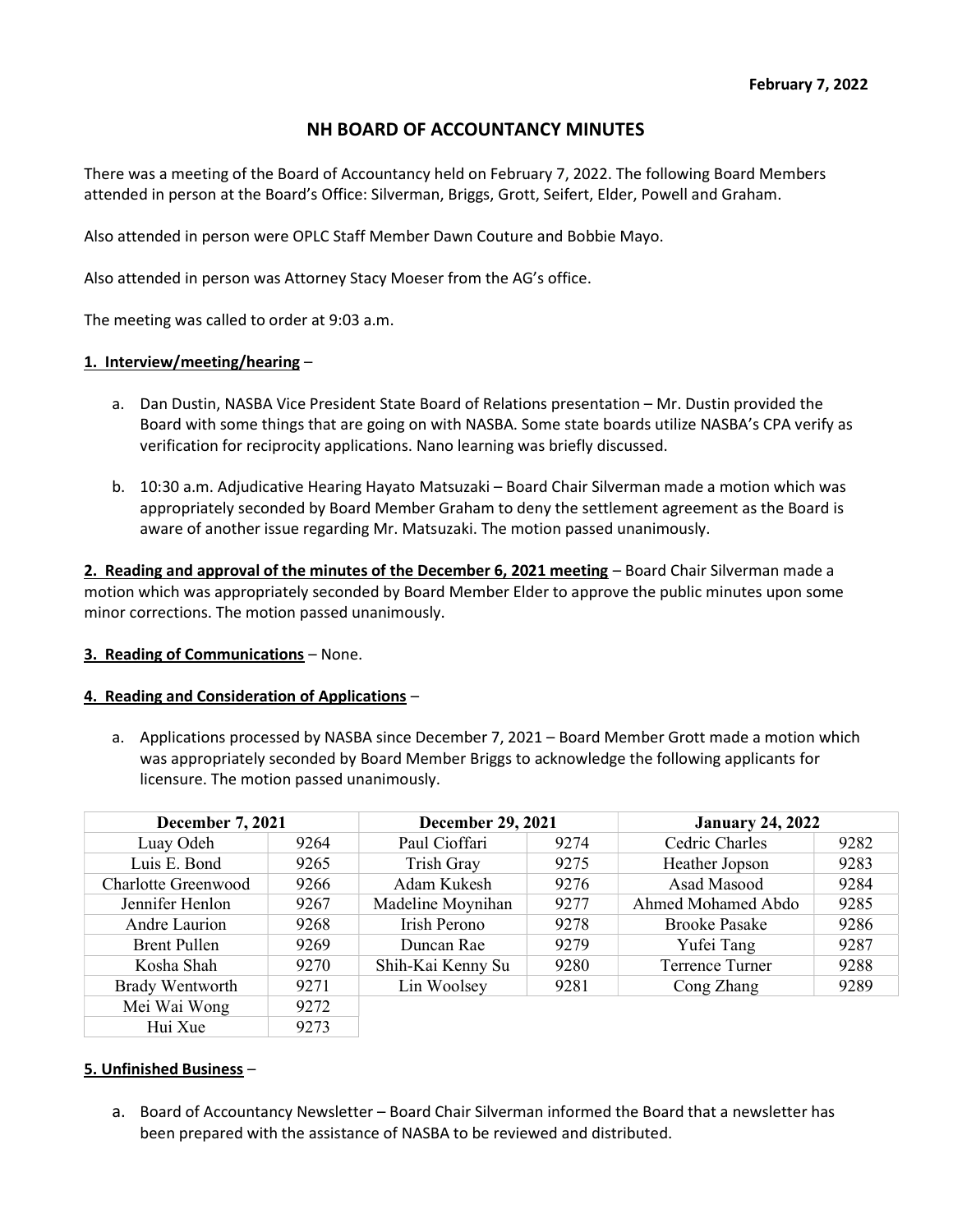# 5. Unfinished Business, Continued –

- b. Draft rule proposal Tabled.
- c. Chair Silverman's discussion with OPLC Re: letter to OPLC Board Chair Silverman provided the Board with an update.

### 6. New Business –

- a. Upon the motion of Board Chair Silverman and the second of Board Member Powell, to go into a non-public session the Board, by roll call, voted to conduct a non-public session for the purpose of the reading and approval of the non-public minutes of the December 6, 2021 meeting, and evaluating complaints against licensees, accredited individuals, institution, or organizations, or persons charged with practicing unlawful accounting activity, and noting that such a non-public session is authorized by RSA 91-A:3, II(c), RSA 91-A:5, IV, Lodge v. Knowlton, 11 N.H. 574 (1978), and the Board's executive and deliberative privileges. Each Member recorded his or her vote on the motion, which passed by the vote of all members present.
- b. Upon the motion of Board Chair Silverman and the second of Board Member Elder, and the Board unanimously voted by roll call, to reconvene the public meeting.
- c. Upon the motion of Board Chair Silverman and the second of Board Member Briggs, by roll call voted to seal the minutes of the non-public session from the public disclosure pursuant to RSA 91-A:3, III(c), on the grounds that public disclosure would be likely affect adversely the reputation of licensees, accredited individuals, institutions, or organizations, or persons charged with practicing unlawful accounting activity, RSA 91-A:5, IV, Lodge v. Knowlton, 11 N.H. 574 (1978), and the Board's executive and deliberative privileges. The motion passed with each member recording his or her vote on the motion.
- d. Sandra Smith #05252 Selected for Audit: Waiver request, did not meet 20 hours for 2021 Board Member Grott made a motion which was appropriately seconded by Board Member Briggs to grant a one-time waiver with an administrative fine of \$100.00 per Ac 403.01 (n). The motion passed unanimously.
- e. James Madden #04965 Selected for Audit: Waiver request, did not meet 20 hours for 2021 Board Member Grott made a motion which was appropriately seconded by Board Member Briggs to grant a one-time waiver with an administrative fine of \$100.00 per Ac 403.01 (n). The motion passed unanimously.
- f. Tatjana Jancic-Turner #04768 Selected for Audit: Waiver request, did not meet 20 hours for 2020 Board Member Grott made a motion which was appropriately seconded by Board Chair Silverman to grant a one-time waiver with an administrative fine of \$100.00 per Ac 403.01 (n). The motion passed unanimously.
- g. Aditi Mathur #08586 Selected for Audit: Waiver request, did not meet 20 hours for 2019 & 2021 Tabled to May meeting.
- h. Abdul-Rahman Z. Al-Radaideh Exam extension request, extend AUD for 270 days Board Member Elder made a motion which was a seconded appropriately by Board Member Powell to grant the request and extend AUD to December 31, 2022. The motion passed unanimously.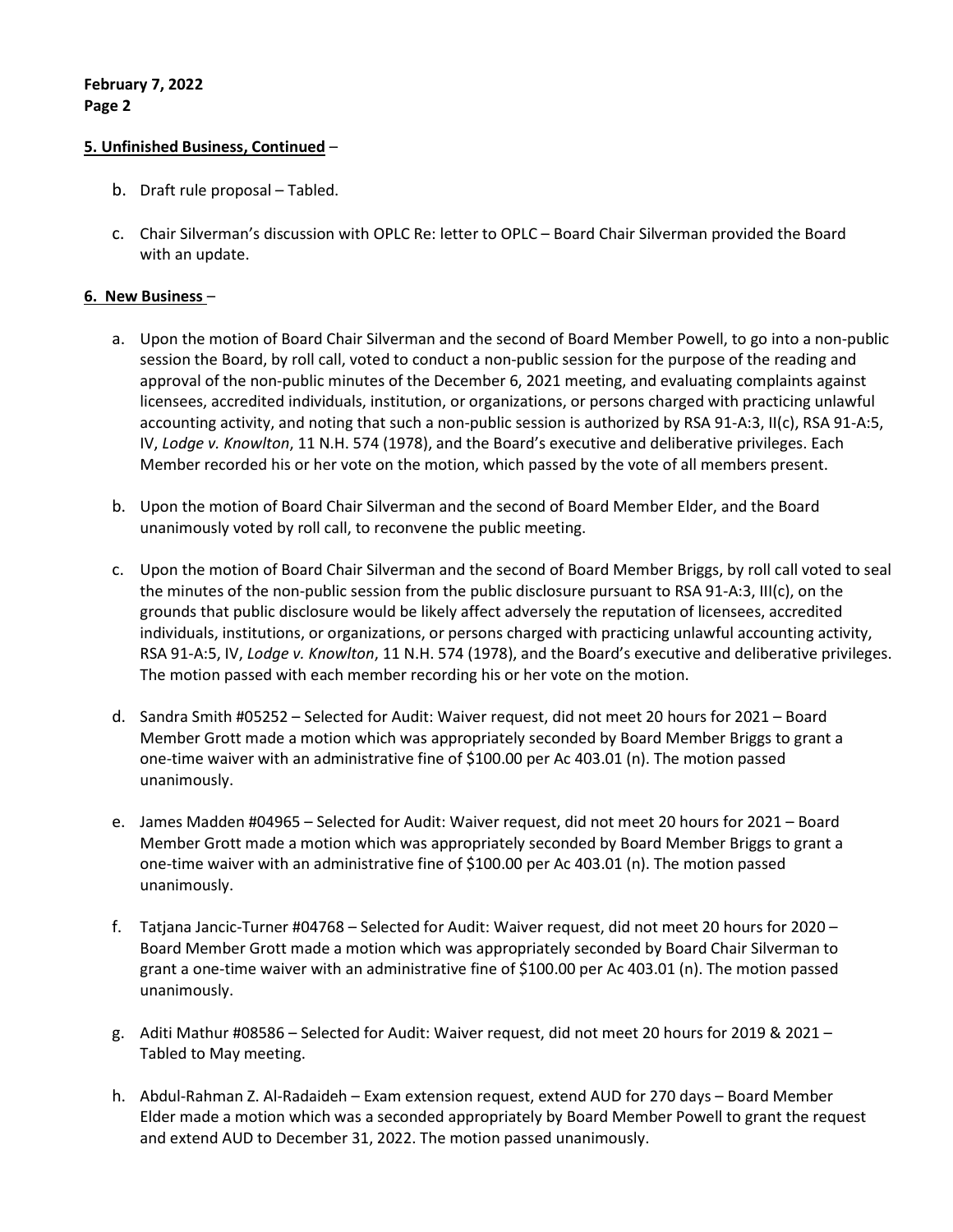### 6. New Business, Continued –

- i. Rimmi Jain #07371 Selected for Audit: Does not have CPE supporting documentation A brief discussion was held. Board Chair Silverman made a motion which was appropriately seconded by Board Member Briggs to file a complaint for noncompliance with the administrative rules Ac 400 regarding CPE audit.
- j. Di Wu Exam extension request, extend FAR Board Member Elder made a motion which was a seconded appropriately by Board Chair Silverman to grant the request and extend FAR to December 31, 2022. The motion passed unanimously.
- k. Mohammad Bader Zain Addeen Exam extension request, extend AUD Board Member Elder made a motion which was appropriately seconded by Board Member Powell to grant the request and extend AUD to December 31, 2022. The motion passed unanimously.
- l. Mahesh Garg Exam extension request, extend AUD to June 30, 2022 Board Member Graham made a motion which was appropriately seconded by Board Member Powell to grant the request and extend AUD to December 31, 2022. The motion passed unanimously.
- m. Garneshia Lewis Exam extension request, extend AUD to June 16, 2022 Board Member Elder made a motion which was appropriately seconded by Board Member Powell to grant the request and extend AUD to December 31, 2022. The motion passed unanimously.
- n. Hamada Ali Issa Ali Exam extension request, extend FAR for 6 12 months Board Member Graham made a motion which was appropriately seconded by Board Member Seifert to grant the request and extend FAR to December 31, 2022. The motion passed unanimously.
- o. Samarth Sharma Exam extension request, extend BEC for 6 months Board Member Graham made a motion which was appropriately seconded by Board Member Grott to grant the request and extend BEC to December 31, 2022. The motion passed unanimously.
- p. Islam Mohamed Exam extension request, extend FAR for 3 months Board Chair Silverman made a motion which was appropriately seconded by Board Member Powell to grant the request and extend FAR to December 31, 2022. The motion passed unanimously.
- q. Vanessa Pearl #08978 Waiver request per Ac 403.01 (l) & (m), did not meet 20 hours for 2021 Board Chair Silverman made a motion which was appropriately seconded by Board Member Seifert to grant a one-time waiver for not meeting the 20 hour requirement by June 30, 2021. The motion passed unanimously.
- r. Sinyih Voo #09086 Waiver request, did not meet 20 hours for 2021 Board Chair Silverman made a motion which was appropriately seconded by Board Member Seifert to grant a one-time waiver for not meeting the 20 hour requirement by June 30, 2021. The motion passed unanimously.
- s. Farrag Farouk Exam extension request, extend AUD & FAR to June 30, 2022 Board Member Briggs has requested to receive additional information for the request. Tabled to next meeting.